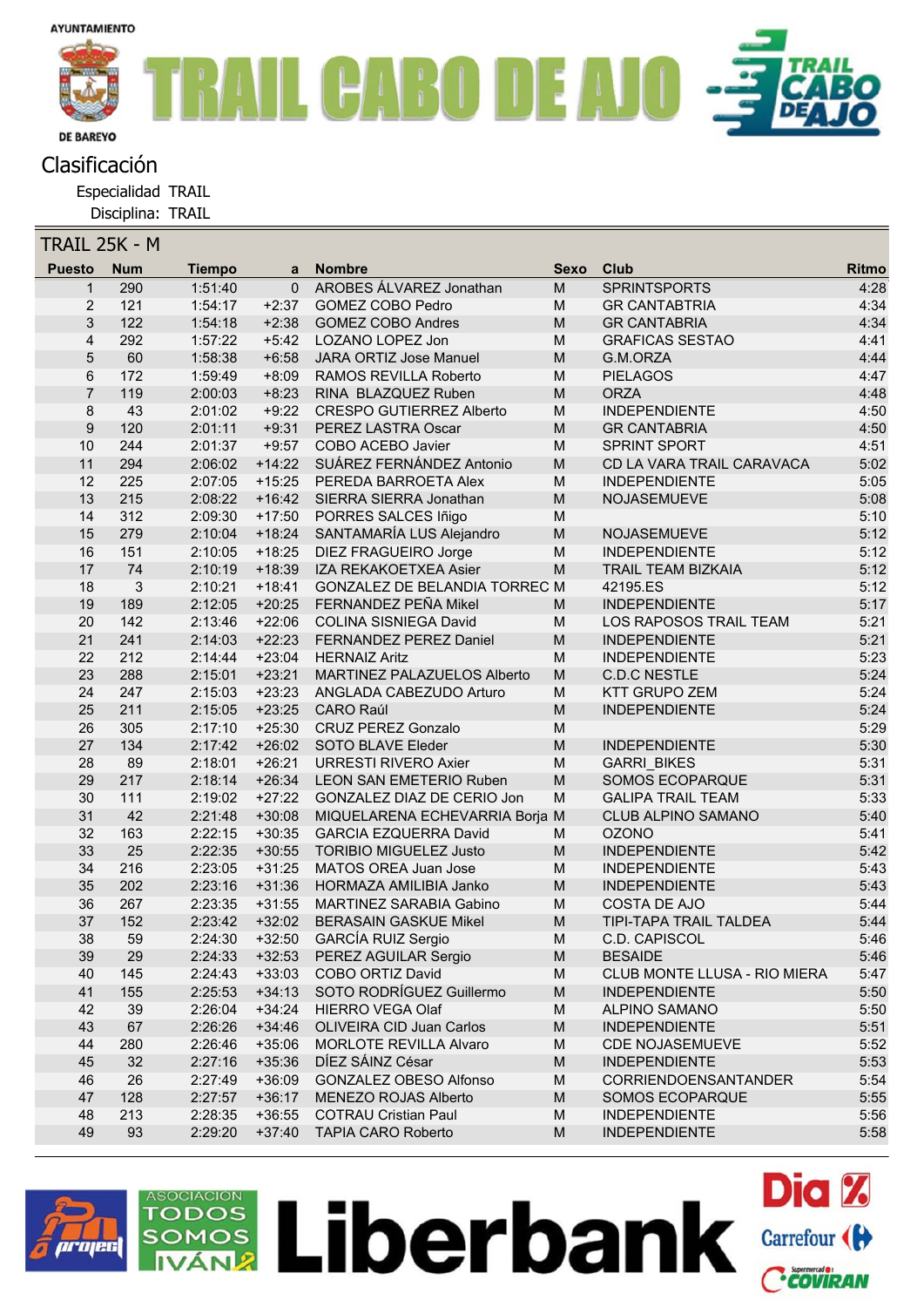

Especialidad TRAIL

Disciplina: TRAIL

| TRAIL 25K - M |                 |               |          |                                    |                                                                                       |                                |              |
|---------------|-----------------|---------------|----------|------------------------------------|---------------------------------------------------------------------------------------|--------------------------------|--------------|
| <b>Puesto</b> | <b>Num</b>      | <b>Tiempo</b> | a        | <b>Nombre</b>                      | <b>Sexo</b>                                                                           | Club                           | <b>Ritmo</b> |
| 50            | $\overline{37}$ | 2:29:30       | $+37:50$ | <b>CABALLERO BRAVO Isidoro</b>     | M                                                                                     | <b>CLUB BESAIDE</b>            | 5:58         |
| 51            | 6               | 2:30:54       | $+39:14$ | <b>BENITEZ CHICHARRO Sergio</b>    | M                                                                                     | SINDICATO MUSCULAR             | 6:02         |
| 52            | 176             | 2:31:12       | $+39:32$ | FERNANDEZ VILLAVERDE Eneko         | M                                                                                     | <b>LABEGANE</b>                | 6:02         |
| 53            | 52              | 2:31:45       | $+40:05$ | NUÑEZ LLANO Juan Cruz              | M                                                                                     | <b>INDEPENDIENTE</b>           | 6:04         |
| 54            | 133             | 2:31:48       | $+40:08$ | MARTIN MARTINEZ Francisco Javier M |                                                                                       | CLUB ELEMENTAL KV VERTICAL     | 6:04         |
| 55            | 101             | 2:31:52       | $+40:12$ | <b>VELASCO PEREZ Michel</b>        | M                                                                                     | <b>INDEPENDIENTE</b>           | 6:04         |
| 56            | 166             | 2:31:53       | $+40:13$ | LAGÜERA CRESPO Javier              | M                                                                                     | SOMOS ECOPARQUE                | 6:04         |
| 57            | 141             | 2:32:01       | $+40:21$ | HOYA FERNANDEZ David               | M                                                                                     | <b>INDEPENDIENTE</b>           | 6:04         |
| 58            | 100             | 2:32:33       | $+40:53$ | VIZCAYA ALVAREZ Humberto           | M                                                                                     | <b>INDEPENDIENTE</b>           | 6:06         |
| 59            | 164             | 2:32:34       | $+40:54$ | <b>ZURRO CIBRIAN Javier</b>        | M                                                                                     | <b>INDEPENDIENTE</b>           | 6:06         |
| 60            | 129             | 2:32:48       | $+41:08$ | RUIZ AJA Angel                     | M                                                                                     | SOMOS ECOPARQUE                | 6:06         |
| 61            | 53              | 2:33:46       | $+42:06$ | <b>BLANCO RODRIGUEZ Miguel</b>     | M                                                                                     | <b>INDEPENDIENTE</b>           | 6:09         |
| 62            | 116             | 2:34:10       | $+42:30$ | <b>BENITEZ GARCIA Sergio</b>       | M                                                                                     | SOMOS ECOPARQUE                | 6:10         |
| 63            | 169             | 2:34:49       | $+43:09$ | <b>CONDE RUIZ Daniel</b>           | M                                                                                     | <b>OZONO</b>                   | 6:11         |
| 64            | 224             | 2:34:50       | $+43:10$ | SANTAMARÍA SÁNCHEZ Daniel          | M                                                                                     | <b>INDEPENDIENTE</b>           | 6:11         |
| 65            | $\sqrt{5}$      | 2:34:52       | $+43:12$ | MATILLA RODRIGUEZ Antonio          | M                                                                                     | ALOÑA MENDI                    | 6:11         |
| 66            | 15              | 2:34:54       | $+43:14$ | MARTÍN BOLAÑOS José Antonio        | M                                                                                     | EUSKALDUNON TXOKOA             | 6:11         |
| 67            | 87              | 2:35:13       | $+43:33$ | <b>CABIECES Agustín</b>            | M                                                                                     | <b>INDEPENDIENTE</b>           | 6:12         |
| 68            | 147             | 2:35:16       | $+43:36$ | VALLEJO SAÑUDO Luis Manuel         | M                                                                                     | <b>BUSCADORES</b>              | 6:12         |
| 69            | 221             | 2:35:27       | $+43:47$ | <b>ARMAS IRCIO Adrian</b>          | M                                                                                     | MERCEDES BENZ VITORIA-GASTE    | 6:13         |
| 70            | 285             | 2:36:49       | $+45:09$ | OCA VEIGA Esaú                     | M                                                                                     | <b>INDEPENDIENTE</b>           | 6:16         |
| 71            | 47              | 2:37:25       | $+45:45$ | OZAETA MENDIARACH Andoni           | M                                                                                     | <b>INDEPENDIENTE</b>           | 6:17         |
| 72            | 240             | 2:37:51       | $+46:11$ | <b>MINCHERO GARCIA Emilio</b>      | M                                                                                     | <b>INDEPENDIENTE</b>           | 6:18         |
| 73            | 206             | 2:38:18       | $+46:38$ | RUIZ FERNÁNDEZ Antonio             | ${\sf M}$                                                                             | <b>INDEPENDIENTE</b>           | 6:19         |
| 74            | 95              | 2:39:56       | $+48:16$ | <b>GOMEZ MAIZ Juan Angel</b>       | M                                                                                     | <b>ALPINO VENTOSO</b>          | 6:23         |
| 75            | 201             | 2:40:36       | $+48:56$ | RUIZ DIAZ Pedro                    | M                                                                                     | <b>INDEPENDIENTE</b>           | 6:25         |
| 76            | 68              | 2:40:39       | $+48:59$ | GONZÁLEZ LOSADA Fernando           | $\mathsf{M}% _{T}=\mathsf{M}_{T}\!\left( a,b\right) ,\ \mathsf{M}_{T}=\mathsf{M}_{T}$ | <b>JABALI TRAIL</b>            | 6:25         |
| $77 \,$       | 208             | 2:40:39       | $+48:59$ | RINCÓN GUTIERREZ Carlos            | M                                                                                     | <b>KON SPORTS</b>              | 6:25         |
| 78            | 96              | 2:40:43       | $+49:03$ | ANSOLA LEGAZ Javier                | M                                                                                     | MTB PUPAS CANTABRIA            | 6:25         |
| 79            | 196             | 2:41:13       | $+49:33$ | SAIZ ESTEBNAEZ Carlos              | M                                                                                     | <b>TRIATLON COSTA QUEBRADA</b> | 6:26         |
| 80            | 23              | 2:41:38       | $+49:58$ | PIÑA COBO Vicente                  | M                                                                                     | SOMOS ECOPARQUE                | 6:27         |
| 81            | 40              | 2:41:42       | $+50:02$ | CASTILLO RUIZ David                | M                                                                                     | <b>INDEPENDIENTE</b>           | 6:28         |
| 82            | 103             | 2:42:00       | $+50:20$ | LOPEZ ALONSO Emilio                | M                                                                                     | <b>INDEPENDIENTE</b>           | 6:28         |
| 83            | 265             | 2:42:03       | $+50:23$ | <b>HERAS CRISTÓBAL Eduardo</b>     | M                                                                                     | <b>TRAILER COSTA QUEBRADA</b>  | 6:28         |
| 84            | 296             | 2:42:12       | $+50:32$ | <b>RUIZ RUIZ Enrique</b>           | M                                                                                     | <b>CAR GALIZANO</b>            | 6:29         |
| 85            | 177             | 2:43:29       | $+51:49$ | <b>MARTIN ABAD Cristian</b>        | M                                                                                     | LOS RAPOSOS CA                 | 6:32         |
| 86            | 218             | 2:43:50       | $+52:10$ | <b>PALACIOS BERODAS Christian</b>  | M                                                                                     | <b>INDEPENDIENTE</b>           | 6:33         |
| 87            | 150             | 2:44:03       | $+52:23$ | <b>GUTIERREZ Jorge</b>             | M                                                                                     | LA MAREA AZUL                  | 6:33         |
| 88            | 41              | 2:44:37       | $+52:57$ | RIOS VALLEJO Javier                | M                                                                                     | ALPINO SAMANO                  | 6:35         |
| 89            | 144             | 2:44:52       | $+53:12$ | <b>MARZO Ricardo</b>               | ${\sf M}$                                                                             | <b>LABEGANE TRAIL</b>          | 6:35         |
| 90            | 183             | 2:44:56       | $+53:16$ | GOROSTOLA SANGRONIZ Jose As M      |                                                                                       | <b>INDEPENDIENTE</b>           | 6:35         |
| 91            | 14              | 2:45:13       | $+53:33$ | <b>CAMINO VILLALAIN Gaizka</b>     | M                                                                                     | <b>INDEPENDIENTE</b>           | 6:36         |
| 92            | 143             | 2:45:25       | $+53:45$ | LARRUCEA LLANO Iban                | M                                                                                     | <b>LABEGANE TRAIL</b>          | 6:37         |
| 93            | 173             | 2:46:12       | $+54:32$ | ALLENDE ELORZA Gaizka              | M                                                                                     | <b>INDEPENDIENTE</b>           | 6:38         |
| 94            | 182             | 2:46:18       | $+54:38$ | MARTINEZ MAHAMUD Pablo             | M                                                                                     | <b>BUSCADORES</b>              | 6:39         |
| 95            | 99              | 2:47:22       | $+55:42$ | MARTINEZ DE ALBENIZ ARCAUZ AsM     |                                                                                       | MERCEDES-BENZ                  | 6:41         |
| 96            | 160             | 2:47:26       | +55:46   | POLANCO DIEZ Josu                  | M                                                                                     | <b>GALIPA TRAIL TEAM</b>       | 6:41         |
| 97            | 168             | 2:47:27       | $+55:47$ | <b>DURANA ARKOTXA Erlantz</b>      | M                                                                                     | <b>GALIPA TRAIL TEAM</b>       | 6:41         |
| 98            | 233             | 2:47:34       | $+55:54$ | GONZÁLEZ CERVANTES Jon             | M                                                                                     | S.D. KORRIKAZALEAK             | 6:42         |
|               |                 |               |          |                                    |                                                                                       |                                |              |



ASOCIACIÓN

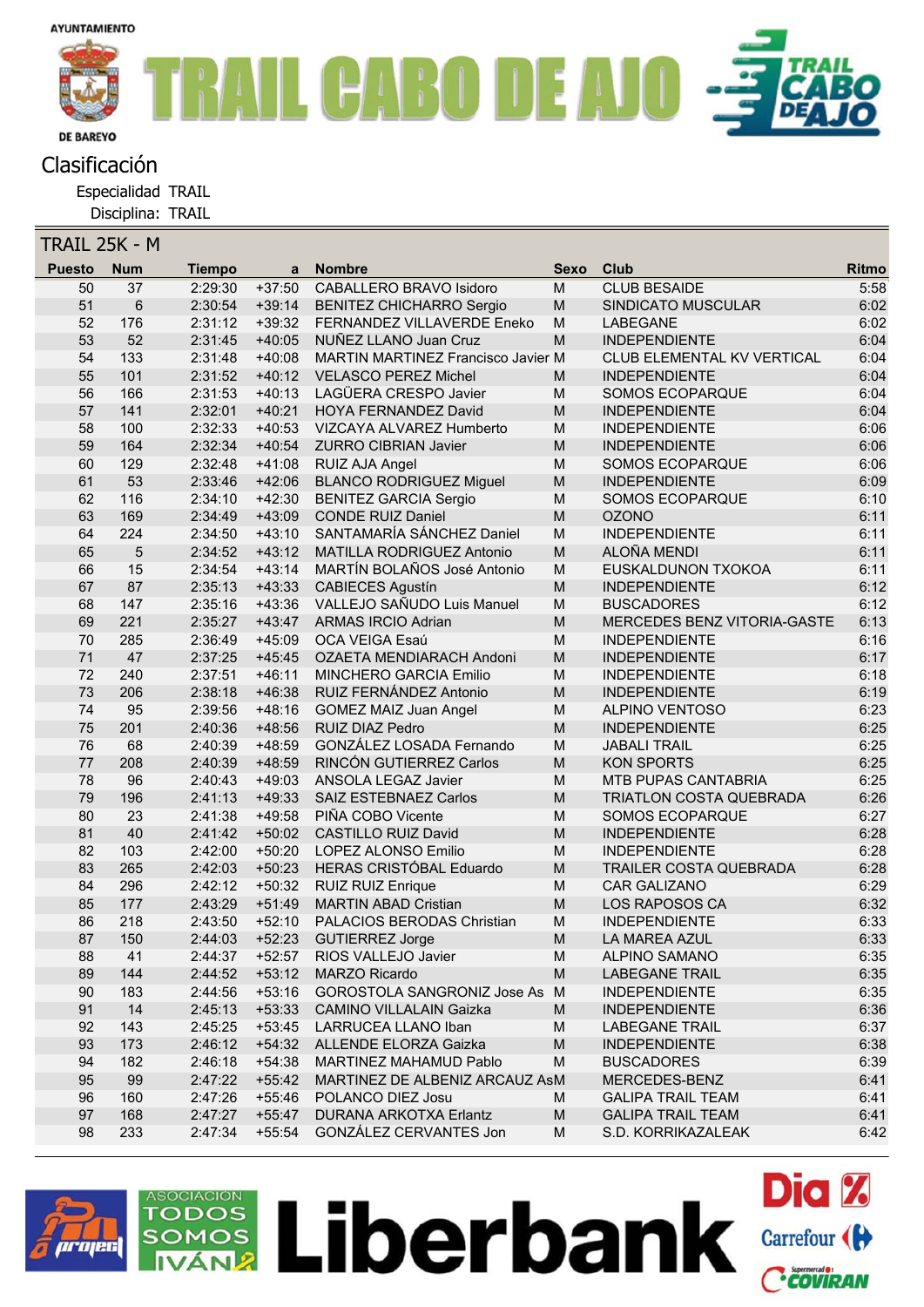

Especialidad TRAIL

Disciplina: TRAIL

| TRAIL 25K - M |               |            |               |                     |                                     |                                                                                                            |                                |       |
|---------------|---------------|------------|---------------|---------------------|-------------------------------------|------------------------------------------------------------------------------------------------------------|--------------------------------|-------|
|               | <b>Puesto</b> | <b>Num</b> | <b>Tiempo</b> | a                   | <b>Nombre</b>                       | Sexo                                                                                                       | Club                           | Ritmo |
|               | 99            | 302        | 2:47:43       | $+56:03$            | <b>CENDOYA GOMEZ Javier</b>         | M                                                                                                          |                                | 6:42  |
|               | 100           | 284        | 2:47:45       | $+56:05$            | GUTIERREZ MACHO Leonardo            | M                                                                                                          | <b>INDEPENDIENTE</b>           | 6:42  |
|               | 101           | 51         | 2:47:46       | $+56:06$            | SAN EMETERIO LINAJE Jose Maria M    |                                                                                                            | <b>JABALÍES TRAIL TEAM</b>     | 6:42  |
|               | 102           | 33         | 2:47:46       | $+56:06$            | <b>BENGOCHEA BADA Jose Luis</b>     | M                                                                                                          | <b>INDEPENDIENTE</b>           | 6:42  |
|               | 103           | 187        | 2:47:54       | $+56:14$            | <b>LAZA PEREZ Adrian</b>            | M                                                                                                          | ALPINO SAMANO                  | 6:42  |
|               | 104           | 281        | 2:47:56       | $+56:16$            | <b>ORTEGA PIRIS Pedro</b>           | M                                                                                                          | CLUD DE MONTAÑA CINESIS        | 6:43  |
|               | 105           | 66         | 2:47:57       | $+56:17$            | GONZÁLEZ LAISECA Adrián             | $\mathsf{M}% _{T}=\mathsf{M}_{T}\!\left( a,b\right) ,\ \mathsf{M}_{T}=\mathsf{M}_{T}\!\left( a,b\right) ,$ | <b>ALPINO SAMANO</b>           | 6:43  |
|               | 106           | 55         | 2:48:06       | $+56:26$            | <b>MONSTEIRO Manu</b>               | ${\sf M}$                                                                                                  | <b>JABALIES TRAIL TEAM</b>     | 6:43  |
|               | 107           | 75         | 2:48:17       | $+56:37$            | <b>COLINA RODRIGUEZ Adrian</b>      | ${\sf M}$                                                                                                  | <b>INDEPENDIENTE</b>           | 6:43  |
|               | 108           | 193        | 2:48:39       | $+56:59$            | <b>OLIVEROS SANZ Carlos</b>         | M                                                                                                          | <b>BUÑUEL RUNNING</b>          | 6:44  |
|               | 109           | 171        | 2:49:32       | $+57:52$            | <b>ALONSO RUIZ Gonzalo</b>          | $\mathsf{M}% _{T}=\mathsf{M}_{T}\!\left( a,b\right) ,\ \mathsf{M}_{T}=\mathsf{M}_{T}\!\left( a,b\right) ,$ | <b>SOMOS ECOPARQUE</b>         | 6:46  |
|               | 110           | 306        | 2:49:55       | $+58:15$            | CRUZ PEREZ Ignacio                  | ${\sf M}$                                                                                                  | <b>OZONO</b>                   | 6:47  |
|               | 111           | 181        | 2:50:00       | $+58:20$            | IZQUIERDO SANCHEZ Guillermo         | ${\sf M}$                                                                                                  | <b>INDEPENDIENTE</b>           | 6:48  |
|               | 112           | 102        | 2:50:44       | $+59:04$            | PEREZ ANTOLIN Ivan                  | M                                                                                                          | <b>INDEPENDIENTE</b>           | 6:49  |
|               | 113           | 84         | 2:51:16       | $+59:36$            | <b>INCHAUSTI ARECHAGA Jorge</b>     | $\mathsf{M}% _{T}=\mathsf{M}_{T}\!\left( a,b\right) ,\ \mathsf{M}_{T}=\mathsf{M}_{T}\!\left( a,b\right) ,$ | <b>INDEPENDIENTE</b>           | 6:51  |
|               | 114           | 136        | 2:51:37       | $+59:57$            | <b>URBANO Aritz</b>                 | M                                                                                                          | <b>INDEPENDIENTE</b>           | 6:51  |
|               | 115           | 110        |               | 2:52:22 +1:00:42    | MANSO CRESPO Jose Javier            | $\mathsf{M}% _{T}=\mathsf{M}_{T}\!\left( a,b\right) ,\ \mathsf{M}_{T}=\mathsf{M}_{T}\!\left( a,b\right) ,$ | VALDEMINOCHI                   | 6:53  |
|               | 116           | 104        |               | 2:52:26 +1:00:46    | <b>SAEZMIERA Eneko</b>              | M                                                                                                          | <b>INDEPENDIENTE</b>           | 6:53  |
|               | 117           | 210        |               | $2:52:59$ +1:01:19  | <b>GARCIA RUIZ Fernando</b>         | $\mathsf{M}% _{T}=\mathsf{M}_{T}\!\left( a,b\right) ,\ \mathsf{M}_{T}=\mathsf{M}_{T}\!\left( a,b\right) ,$ | <b>INDEPENDIENTE</b>           | 6:55  |
|               | 118           | 146        |               | $2:53:22 +1:01:42$  | <b>GONZALO DELGADO Fernando</b>     | M                                                                                                          | <b>INDEPENDIENTE</b>           | 6:56  |
|               | 119           | 44         |               | $2:53:32 +1:01:52$  | <b>URZELAI CARABIAS Oxel</b>        | ${\sf M}$                                                                                                  | <b>INDEPENDIENTE</b>           | 6:56  |
|               | 120           | 54         |               | $2:53:33 + 1:01:53$ | <b>COLAS Alvaro</b>                 | M                                                                                                          | <b>JABALIES TRAIL TEAM</b>     | 6:56  |
|               | 121           | 72         |               | 2:53:41 +1:02:01    | HIERRO INCERA Diego                 | $\mathsf{M}% _{T}=\mathsf{M}_{T}\!\left( a,b\right) ,\ \mathsf{M}_{T}=\mathsf{M}_{T}\!\left( a,b\right) ,$ | <b>ADEMCO</b>                  | 6:56  |
|               | 122           | 8          |               | 2:53:48 +1:02:08    | CABALERO BRAVO Gorka                | M                                                                                                          | <b>INDEPENDIENTE</b>           | 6:57  |
|               | 123           | 153        |               | 2:54:14 +1:02:34    | PUENTE MAZA Héctor                  | $\mathsf{M}% _{T}=\mathsf{M}_{T}\!\left( a,b\right) ,\ \mathsf{M}_{T}=\mathsf{M}_{T}\!\left( a,b\right) ,$ | CLUB MONTE LUSA-RIO MIERA      | 6:58  |
|               | 124           | 132        |               | $2:54:15 +1:02:35$  | <b>ALBO BADA Manuel</b>             | M                                                                                                          | MONTE LLUSA-RIO MIERA          | 6:58  |
|               | 125           | 108        |               | $2:54:54$ +1:03:14  | ANTÓN DE COS Pablo                  | $\mathsf{M}% _{T}=\mathsf{M}_{T}\!\left( a,b\right) ,\ \mathsf{M}_{T}=\mathsf{M}_{T}\!\left( a,b\right) ,$ | <b>INDEPENDIENTE</b>           | 6:59  |
|               | 126           | 289        |               | 2:54:59 +1:03:19    | <b>ECHEITA IBARRONDO Francisco</b>  | ${\sf M}$                                                                                                  | <b>INDEPENDIENTE</b>           | 6:59  |
|               | 127           | 230        |               | 2:55:04 +1:03:24    | LORENZO CODESAL Miguel              | $\mathsf{M}% _{T}=\mathsf{M}_{T}\!\left( a,b\right) ,\ \mathsf{M}_{T}=\mathsf{M}_{T}\!\left( a,b\right) ,$ | CLUB DEPORTIVO LA PLAYUCA      | 7:00  |
|               | 128           | 78         |               | 2:55:08 +1:03:28    | <b>GARATE INCERA Alvaro</b>         | M                                                                                                          | <b>INDEPENDIENTE</b>           | 7:00  |
|               | 129           | 179        |               | 2:55:26 +1:03:46    | <b>ENRIQUE Francisco De Borja</b>   | $\mathsf{M}% _{T}=\mathsf{M}_{T}\!\left( a,b\right) ,\ \mathsf{M}_{T}=\mathsf{M}_{T}\!\left( a,b\right) ,$ | <b>GR CANTABRIA</b>            | 7:01  |
|               | 130           | 200        |               | $2:55:54$ +1:04:14  | <b>RUIZ CARRERA Roberto</b>         | ${\sf M}$                                                                                                  | <b>INDEPENDIENTE</b>           | 7:02  |
|               | 131           | 303        |               | $2:55:58$ +1:04:18  | <b>GARRASTAZU LOPEZ Rafael</b>      | $\mathsf{M}% _{T}=\mathsf{M}_{T}\!\left( a,b\right) ,\ \mathsf{M}_{T}=\mathsf{M}_{T}\!\left( a,b\right) ,$ | CLUB ALPINO ARROLETZA          | 7:02  |
|               | 132           | 36         |               | $2:56:00 +1:04:20$  | <b>GARCIA ANDREU Juan Francisco</b> | M                                                                                                          | <b>JABALIES TRAIL TEAM</b>     | 7:02  |
|               | 133           | 97         |               | 2:56:04 +1:04:24    | ROMAÑA CUELI Jesus Ramon            | $\mathsf{M}% _{T}=\mathsf{M}_{T}\!\left( a,b\right) ,\ \mathsf{M}_{T}=\mathsf{M}_{T}\!\left( a,b\right) ,$ | <b>ALPINO SAMANO</b>           | 7:02  |
|               | 134           | 304        |               | $2:56:45 +1:05:05$  | MARTÍNEZ ARANGO Sergio              | ${\sf M}$                                                                                                  |                                | 7:04  |
|               | 135           | 268        |               | 2:57:21 +1:05:41    | HERVELLA GONZÁLEZ Carlos            | M                                                                                                          | <b>INDEPENDIENTE</b>           | 7:05  |
|               | 136           | 98         |               | 2:57:44 +1:06:04    | TORREALDAY BEISTEGUI Josu           | M                                                                                                          | <b>INDEPENDIENTE</b>           | 7:06  |
|               | 137           | 253        |               | 2:58:40 +1:07:00    | DE LAS RIVAS VALDEZATE Andoni M     |                                                                                                            | <b>GALIPA TRAIL</b>            | 7:08  |
|               | 138           | 277        |               | $2:58:45 +1:07:05$  | <b>DIAZ PEREZ Severino</b>          | M                                                                                                          | <b>BIZKAIAVENTURA</b>          | 7:09  |
|               | 139           | 24         |               | 2:59:06 +1:07:26    | <b>CUBILLO IBAÑEZ Jose Manuel</b>   | ${\sf M}$                                                                                                  | <b>INDEPENDIENTE</b>           | 7:09  |
|               | 140           | 252        |               | 2:59:29 +1:07:49    | <b>SAN MARTIN TROULE Rafael</b>     | M                                                                                                          | <b>INDEPENDIENTE</b>           | 7:10  |
|               | 141           | 197        |               | 2:59:30 +1:07:50    | AYARZA ISPIZUA Javier               | M                                                                                                          | <b>INDEPENDIENTE</b>           | 7:10  |
|               | 142           | 275        |               | $3:00:32 +1:08:52$  | RAMOS MACÍAS Fernando               | M                                                                                                          | VIAFARMA - CLÍNICA DENTAL CIFU | 7:13  |
|               | 143           | 113        |               | $3:00:44 +1:09:04$  | <b>GAMARRA QUINTANILLA Mikel</b>    | ${\sf M}$                                                                                                  | <b>INDEPENDIENTE</b>           | 7:13  |
|               | 144           | 81         |               | $3:00:58 +1:09:18$  | PÉREZ RODRÍGUEZ Christian           | M                                                                                                          | JABALÍES TRAIL TEAM            | 7:14  |
|               | 145           | 105        |               | $3:01:02 +1:09:22$  | <b>ECHEANDIA VICENS Ivan</b>        | M                                                                                                          | <b>INDEPENDIENTE</b>           | 7:14  |
|               | 146           | 192        |               | $3:01:28 +1:09:48$  | SIERRA GARCIA Fco.Javier            | M                                                                                                          | SOMOS ECOPARQUE                | 7:15  |
|               | 147           | 219        |               | $3:01:50 +1:10:10$  | <b>JAUREGUI ELOSEGUI Gabriel</b>    | M                                                                                                          | <b>INDEPENDIENTE</b>           | 7:16  |
|               |               |            |               |                     |                                     |                                                                                                            |                                |       |

Liberbank Carrefour (H

**Dia %** 

Ccoviran



ASOCIACIÓN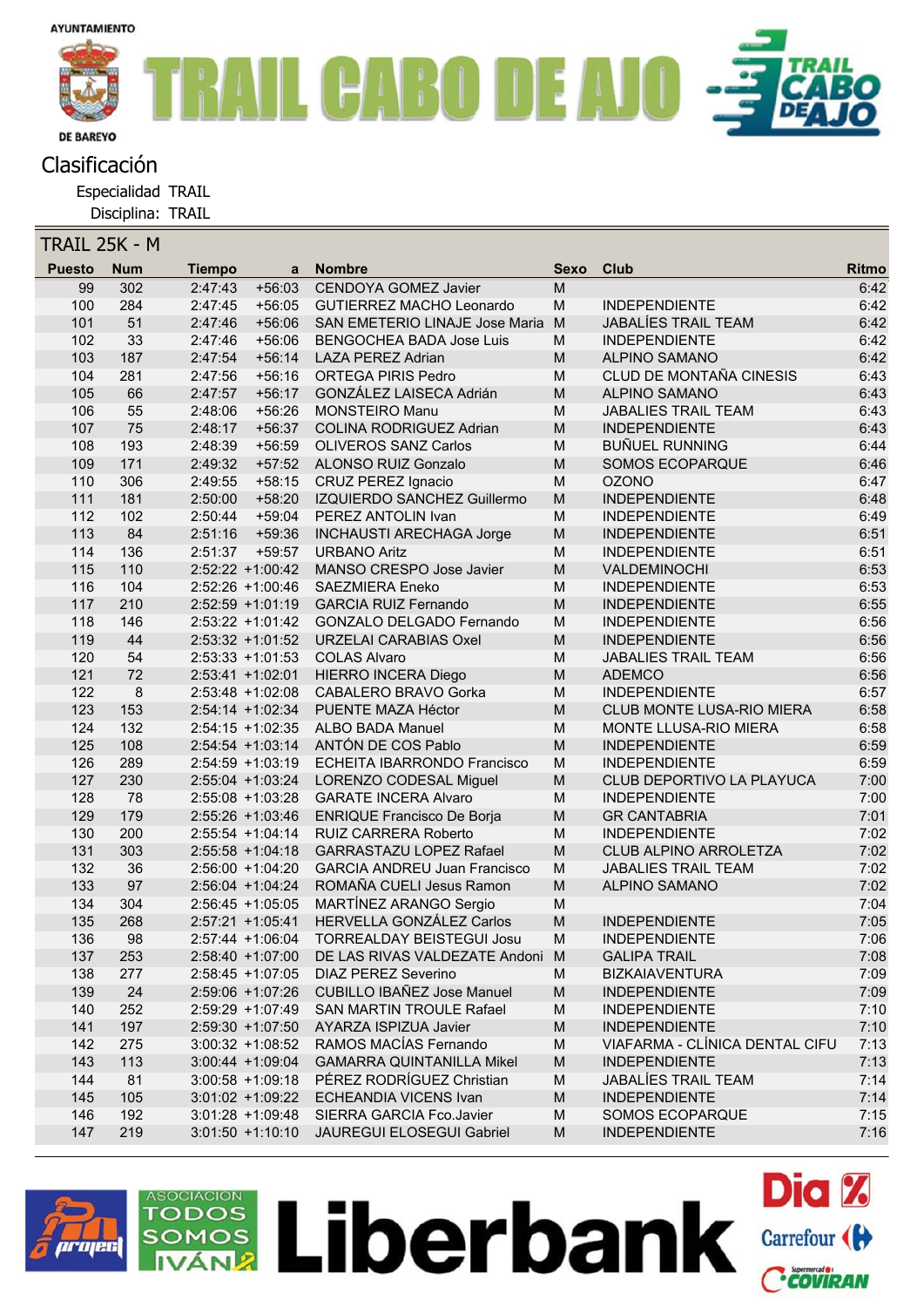

Especialidad TRAIL

Disciplina: TRAIL

| TRAIL 25K - M |                |               |                     |                                     |             |                              |              |
|---------------|----------------|---------------|---------------------|-------------------------------------|-------------|------------------------------|--------------|
| <b>Puesto</b> | <b>Num</b>     | <b>Tiempo</b> | a                   | <b>Nombre</b>                       | <b>Sexo</b> | Club                         | <b>Ritmo</b> |
| 148           | 301            |               | $3:02:07 +1:10:27$  | <b>AGUILAR SÁNCHEZ Jaime</b>        | M           |                              | 7:17         |
| 149           | 58             |               | $3:02:37 +1:10:57$  | <b>HIGUERA AMOR Enrique</b>         | M           | <b>INDEPENDIENTE</b>         | 7:18         |
| 150           | 148            |               | $3:02:38 +1:10:58$  | POSTIGO ROMERO Fidel                | M           | CLUB TRES MARES LA MILANA    | 7:18         |
| 151           | 226            |               | $3:02:49 +1:11:09$  | NÚÑEZ SANTOS David                  | M           | <b>INDEPENDIENTE</b>         | 7:18         |
| 152           | 186            |               | $3:02:57 +1:11:17$  | ROBLEDO RENERO Mariano              | M           | <b>OZONO</b>                 | 7:19         |
| 153           | 185            |               | $3:02:59 +1:11:19$  | RAMOS FERNANDEZ Manuel              | M           | <b>OZONO</b>                 | 7:19         |
| 154           | 256            |               | $3:03:01 +1:11:21$  | <b>ANTON ORTIZ Ruben</b>            | M           | <b>OZONO</b>                 | 7:19         |
| 155           | 94             |               | $3:03:47 +1:12:07$  | <b>RIVAS GUEMES Agustin</b>         | M           | SOMOS ECOPARQUE              | 7:21         |
| 156           | 50             |               | $3:03:55$ +1:12:15  | <b>GARCÍA HERNÁNDEZ Vidal Pablo</b> | M           | <b>INDEPENDIENTE</b>         | 7:21         |
| 157           | 83             |               | $3:04:04$ +1:12:24  | <b>GOMEZ SOLAR Jose Luis</b>        | ${\sf M}$   | <b>INDEPENDIENTE</b>         | 7:21         |
| 158           | 49             |               | $3:04:39 +1:12:59$  | <b>VAL ARRIBAS Luis</b>             | M           | <b>INDEPENDIENTE</b>         | 7:23         |
| 159           | 260            |               | $3:04:50 +1:13:10$  | <b>DIEZ AEDO Javier</b>             | M           | <b>INDEPENDIENTE</b>         | 7:23         |
| 160           | 220            |               | $3:04:52 +1:13:12$  | FERNÁNDEZ GARZÓN Bruno              | M           | <b>INDEPENDIENTE</b>         | 7:23         |
| 161           | 135            |               | $3:04:55$ +1:13:15  | GARCÍA ARISTU Juan José             | M           | <b>RUTASNAVARRA</b>          | 7:23         |
| 162           | 257            |               | $3:05:34 +1:13:54$  | RIVAS SANCHEZ Jesus                 | M           | <b>KTT GRUPO ZEM</b>         | 7:25         |
| 163           | 62             |               | $3:06:14 +1:14:34$  | <b>GIL BUSTILLO Tomas</b>           | ${\sf M}$   | <b>INDEPENDIENTE</b>         | 7:26         |
| 164           | 115            |               | $3:06:36 +1:14:56$  | MATAS. OCON Salvador                | M           | 42195.ES                     | 7:27         |
| 165           | 310            |               | $3:06:56 +1:15:16$  | PORTILLA FERNANDEZ Jose Maria M     |             |                              | 7:28         |
| 166           | 70             |               | $3:06:58 +1:15:18$  | SOLAR GARCÍA Alvaro                 | M           | <b>INDEPENDIENTE</b>         | 7:28         |
| 167           | 184            |               | $3:07:47 +1:16:07$  | DOMINGUEZ GONZALEZ Jorge            | ${\sf M}$   | <b>CORRECASTRO EUROSPORT</b> | 7:30         |
| 168           | 16             |               | $3:08:32 +1:16:52$  | <b>INCERA ALVEAR Fernando</b>       | M           | <b>MECANIZADOS DREL</b>      | 7:32         |
| 169           | 11             |               | $3:08:47 +1:17:07$  | ANDUAGA ELIAS Jose Mari             | M           | <b>INDEPENDIENTE</b>         | 7:33         |
| 170           | 255            |               | $3:09:16 +1:17:36$  | <b>LEIVA Walter Carlos</b>          | M           | <b>SLX RUN CLUB</b>          | 7:34         |
| 171           | 71             |               | $3:09:19 +1:17:39$  | <b>MORENO GUTIERREZ Julio</b>       | ${\sf M}$   | <b>INDEPENDIENTE</b>         | 7:34         |
| 172           | 88             |               | $3:11:05 +1:19:25$  | DE FELIPE BARANDA Víctor            | M           | <b>INDEPENDIENTE</b>         | 7:38         |
| 173           | 191            |               | $3:13:02 +1:21:22$  | NUÑO SOLINÍS Roberto                | M           | <b>CARBONERO</b>             | 7:43         |
| 174           | 107            |               | $3:13:25 +1:21:45$  | <b>GRANADOS ORTEGO Imanol</b>       | ${\sf M}$   | <b>INDEPENDIENTE</b>         | 7:44         |
| 175           | 45             |               | $3:13:29 + 1:21:49$ | PEDRAJA BARCENA Jose Manuel         | ${\sf M}$   | <b>INDEPENDIENTE</b>         | 7:44         |
| 176           | $\overline{7}$ |               | $3:13:31 + 1:21:51$ | PÉREZ IMOBERSTEG Anaime             | M           | <b>INDEPENDIENTE</b>         | 7:44         |
| 177           | 139            |               | $3:14:21 + 1:22:41$ | <b>VILLEGAS CELIS Raul</b>          | M           | <b>INDEPENDIENTE</b>         | 7:46         |
| 178           | 205            |               | $3:14:32 + 1:22:52$ | <b>LAGUILLO LANZA David</b>         | M           | <b>INDEPENDIENTE</b>         | 7:46         |
| 179           | 123            |               | $3:14:37 +1:22:57$  | GONZALEZ FONFRÍA Sergio             | M           | <b>INDEPENDIENTE</b>         | 7:47         |
| 180           | 124            |               | $3:14:37 +1:22:57$  | <b>QUINTANA GOMEZ Javier</b>        | M           | <b>INDEPENDIENTE</b>         | 7:47         |
| 181           | 276            |               | $3:15:17 + 1:23:37$ | <b>MARTINEZ Edgard</b>              | M           | <b>INDEPENDIENTE</b>         | 7:48         |
| 182           | 278            |               | $3:15:37 +1:23:57$  | <b>LUQUE GARCIA Fabian</b>          | M           | <b>INDEPENDIENTE</b>         | 7:49         |
| 183           | 149            |               | $3:16:26 + 1:24:46$ | DIEZ AGUIRRE Jose Ramon             | M           | <b>INDEPENDIENTE</b>         | 7:51         |
| 184           | 198            |               | $3:17:14 + 1:25:34$ | <b>URGOITI BILBAO Ander</b>         | M           | <b>INDEPENDIENTE</b>         | 7:53         |
| 185           | 291            |               | $3:17:18 + 1:25:38$ | ROLDÁN RÁBAGO Daniel                | M           | <b>INDEPENDIENTE</b>         | 7:53         |
| 186           | 272            |               | $3:17:20 + 1:25:40$ | <b>CRUZ PEREZ David</b>             | M           | <b>OZONO</b>                 | 7:53         |
| 187           | 229            |               | $3:18:24$ +1:26:44  | <b>ANDRES MIER David</b>            | M           | CLUB DEPORTIVO LA PLAYUCA    | 7:56         |
| 188           | 27             |               | $3:18:42 + 1:27:02$ | GÓMEZ VILLEGAS Nacho                | M           | <b>INDEPENDIENTE</b>         | 7:56         |
| 189           | 112            |               | $3:20:00 + 1:28:20$ | ROMERO CALDERON Rafael              | M           | <b>INDEPENDIENTE</b>         | 8:00         |
| 190           | 308            |               | $3:20:10 + 1:28:30$ | MARTINEZ CEPEDAL Adolfo             | M           |                              | 8:00         |
| 191           | 28             |               | $3:21:18 + 1:29:38$ | PALOMINO CALDERÓN David             | M           | <b>INDEPENDIENTE</b>         | 8:03         |
| 192           | 35             |               | $3:21:42 +1:30:02$  | NUÑEZ MARINA Jorge                  | M           | EUSKALDUNON TXOKOA           | 8:04         |
| 193           | 69             |               | $3:21:53 +1:30:13$  | <b>LANTARON ALONSO Alberto</b>      | M           | <b>INDEPENDIENTE</b>         | 8:04         |
| 194           | 22             |               | $3:22:02 +1:30:22$  | HUIDOBRO GONZÁLEZ álvaro            | M           | <b>INDEPENDIENTE</b>         | 8:04         |
| 195           | 234            |               | $3:24:03 +1:32:23$  | <b>HAMETE Nordi Mohand</b>          | M           | <b>INDEPENDIENTE</b>         | 8:09         |
| 196           | 235            |               | $3:24:13 +1:32:33$  | MARTINEZ MENEZO Adrian              | M           | <b>INDEPENDIENTE</b>         | 8:10         |
|               |                |               |                     |                                     |             |                              |              |

Liberbank Carrefour (H

**Dia %** 

Ccoviran



ASOCIACIÓN